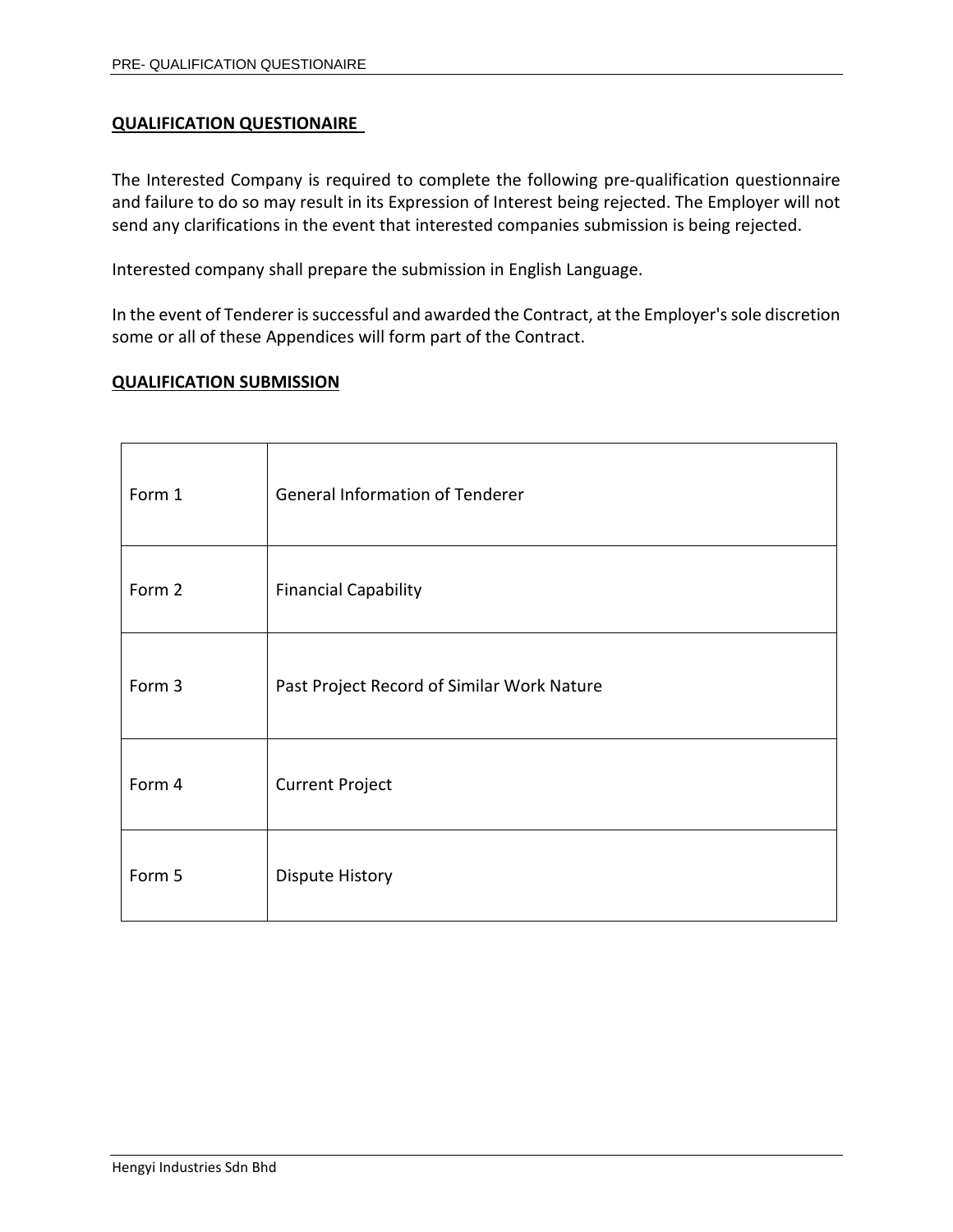#### **GENERAL INFORMATION OF TENDERER**

Tenderer must complete the information on this FORM. Copies of relevant registration certificates or proof of registration with Ministry of Development (if any) must be submitted.

| $\mathbf{1}$   | Name of Applicant/Tenderer:           |            |                                        |        |
|----------------|---------------------------------------|------------|----------------------------------------|--------|
| $\overline{2}$ | <b>Registered Office Address:</b>     |            |                                        |        |
| 3              | Telephone:                            |            | <b>Contact Person:</b>                 |        |
| $\overline{4}$ | Fax:                                  |            | Email:                                 |        |
| 5              | Place of Incorporation/Registration : |            | Year of<br>Incorporation/Registration: |        |
| 6              | Number of Staffs:                     | Local:     | Non Local:                             | Total: |
| 7              | Number of Staffs:                     | Technical: | Non-Technical:                         | Total: |

Note : Please provide printed copy of Tenderer's:

- **Certificate of Incorporation**
- **Form X (the latest copy)**
- **Annual Return (the latest copy)**
- **Share Certificate**
- **Bank's Letter of Authorised Bank Signatory to date.**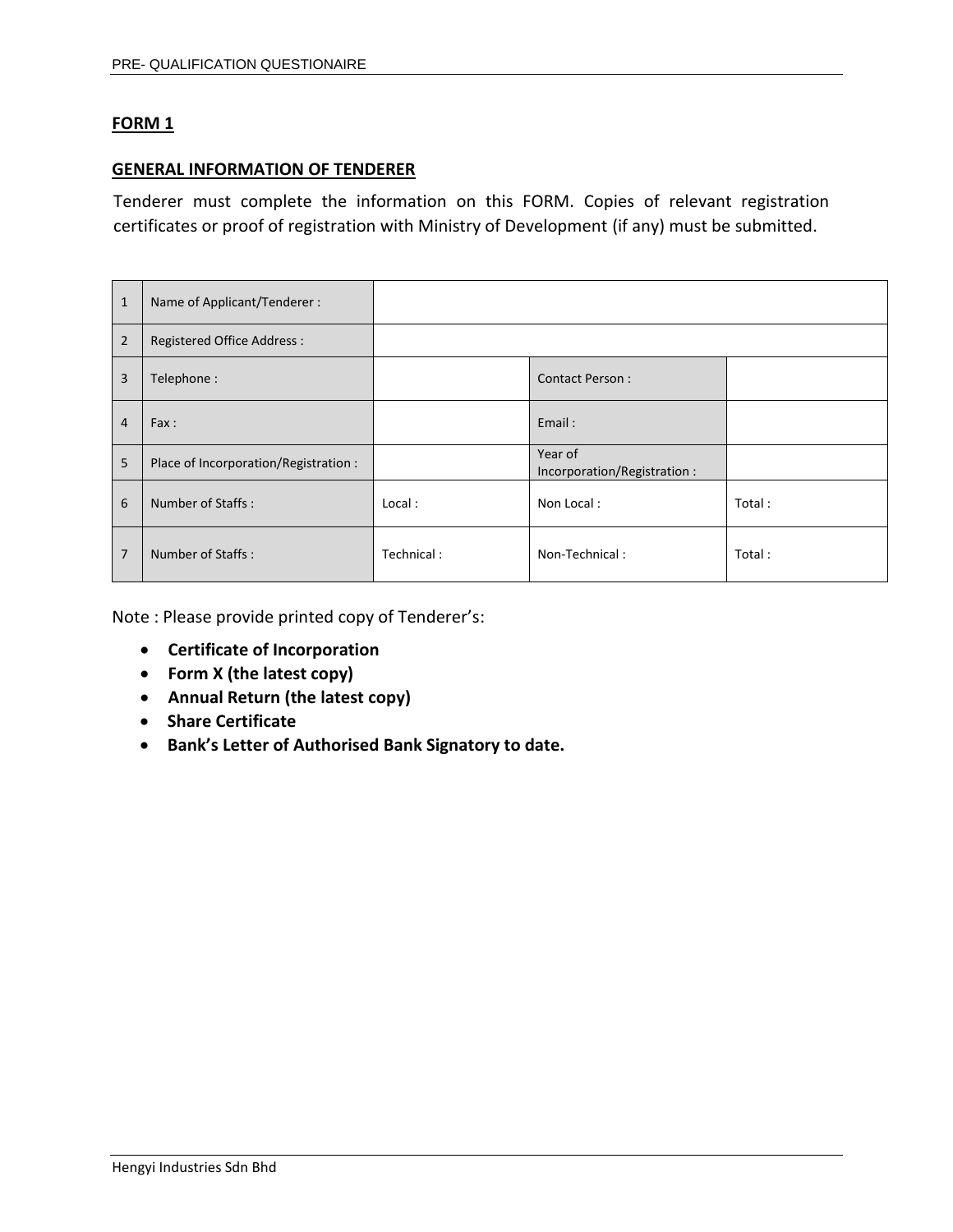### **FINANCIAL CAPABILITY**

Tenderer's must provide financial information to demonstrate that they are financially capable to undertake the work. A copy of the audited financial statements for the last three (3) years with explanatory notes and a SUPPORT LETTER from Tenderer's bank must be attached.

| Banker | Name of Banker:    |                          |  |
|--------|--------------------|--------------------------|--|
|        | Address of Banker: |                          |  |
|        | Telephone:         | Contact Name:            |  |
|        | Fax:               | <b>Contact Position:</b> |  |
|        | Email:             | Contact Email:           |  |

#### Summarise actual assets and liabilities in Brunei Dollars (BND) for the previous three (3) years.

| <b>Financial Information</b> | Previous three (3) years |   |   |  |  |
|------------------------------|--------------------------|---|---|--|--|
| (BND)                        | 1                        | 2 | 3 |  |  |
| <b>Annual Turnover</b>       |                          |   |   |  |  |
| <b>Total Assets</b>          |                          |   |   |  |  |
| <b>Current Assets</b>        |                          |   |   |  |  |
| <b>Total Liabilities</b>     |                          |   |   |  |  |
| <b>Current Liabilities</b>   |                          |   |   |  |  |
| <b>Profits before Taxes</b>  |                          |   |   |  |  |
| <b>Profits after Taxes</b>   |                          |   |   |  |  |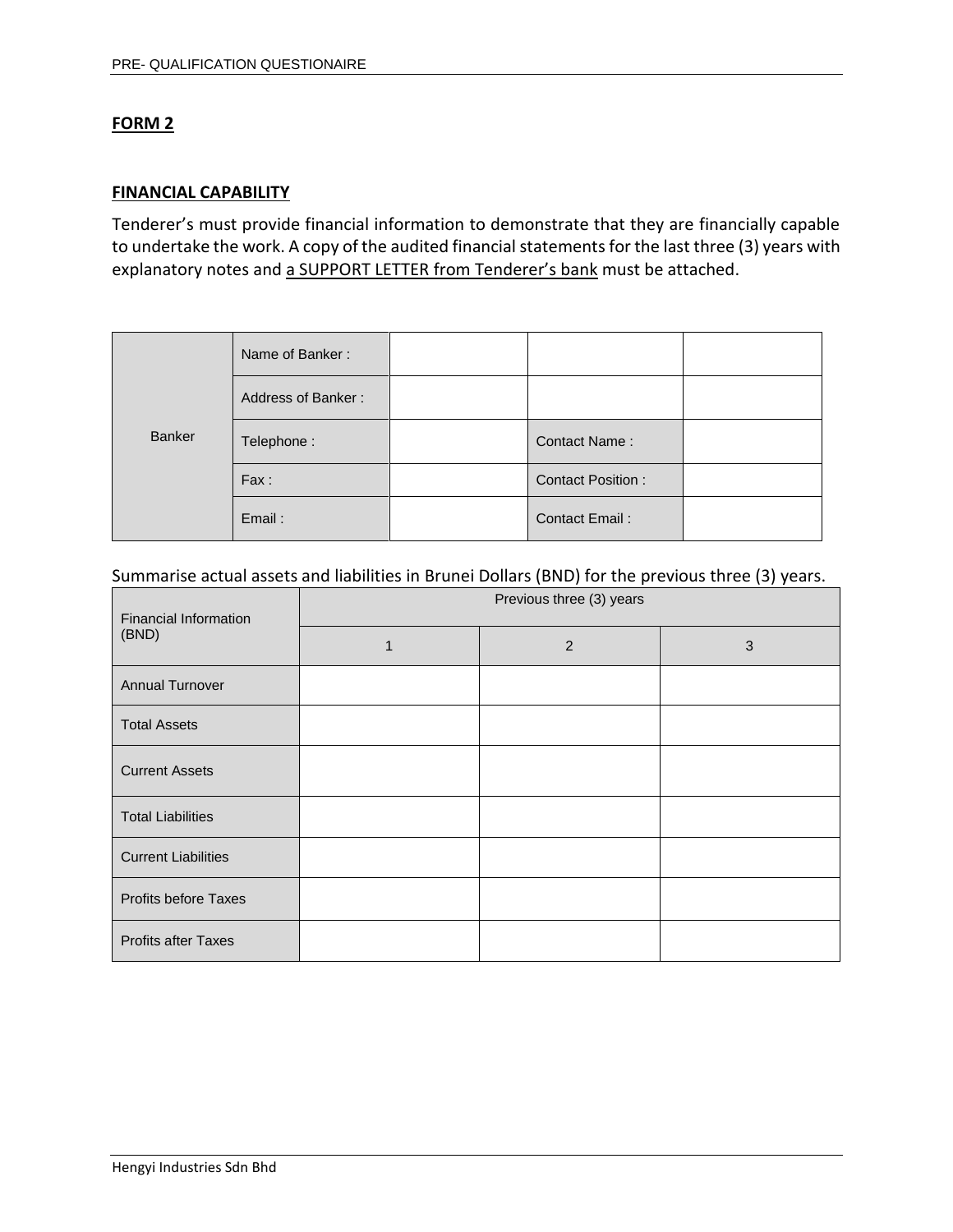#### **PAST RECORD OF SIMILAR WORK NATURE**

Tenderer must provide the list of past developments of similar nature undertaken in the last five (5) years. This information is to be summarized for each project.

# **Use a separate sheet for each service or project**

| $\mathbf{1}$   | Name of Project:           |  |                |
|----------------|----------------------------|--|----------------|
|                | Country:                   |  |                |
| $\mathcal{P}$  | Name of Owner:             |  |                |
| $\mathbf{3}$   | Role (Tick One)            |  |                |
|                | ) Main Contractor          |  | Sub-contractor |
| $\overline{4}$ | Value of the Project (B\$) |  |                |
| 5              | Date of Commencement       |  |                |
| 6              | Date of Completion         |  |                |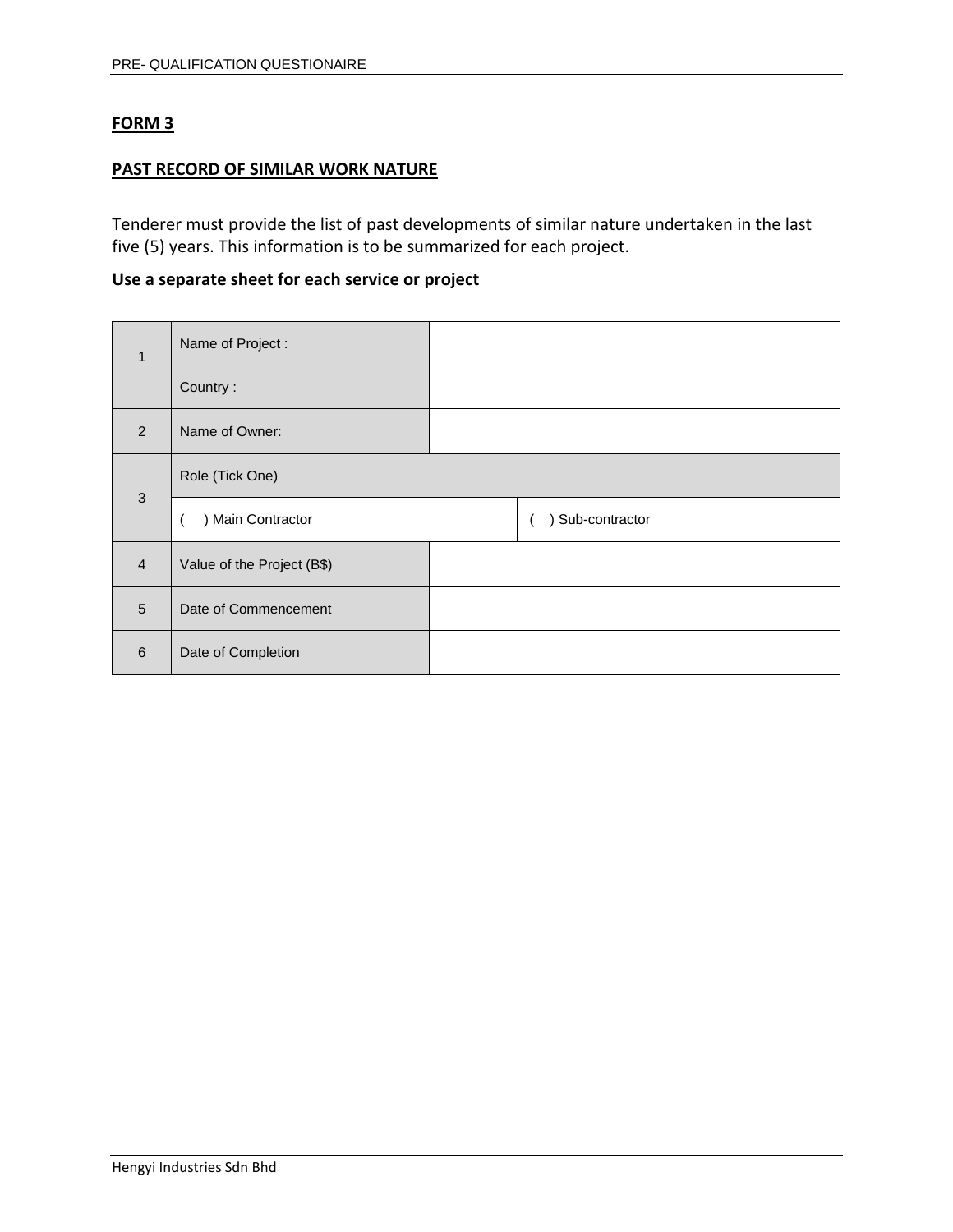# **CURRENT PROJECT**

Tenderer must provide information on commitments on all current projects.

|                | Name of Services/Project | Value of Contract<br>(B\$) | Percentage<br>Completed | Contract<br>Duration | Estimated<br>Completion<br>Date |
|----------------|--------------------------|----------------------------|-------------------------|----------------------|---------------------------------|
| $\mathbf{1}$   |                          |                            |                         |                      |                                 |
| $\overline{2}$ |                          |                            |                         |                      |                                 |
| $\mathbf{3}$   |                          |                            |                         |                      |                                 |
| $\overline{4}$ |                          |                            |                         |                      |                                 |
| 5              |                          |                            |                         |                      |                                 |
| $6\phantom{1}$ |                          |                            |                         |                      |                                 |
| $\overline{7}$ |                          |                            |                         |                      |                                 |
| 8              |                          |                            |                         |                      |                                 |

The Tenderer shall also provide relevant details or information of its/their future commitments indicating its assigned resources for this tender.